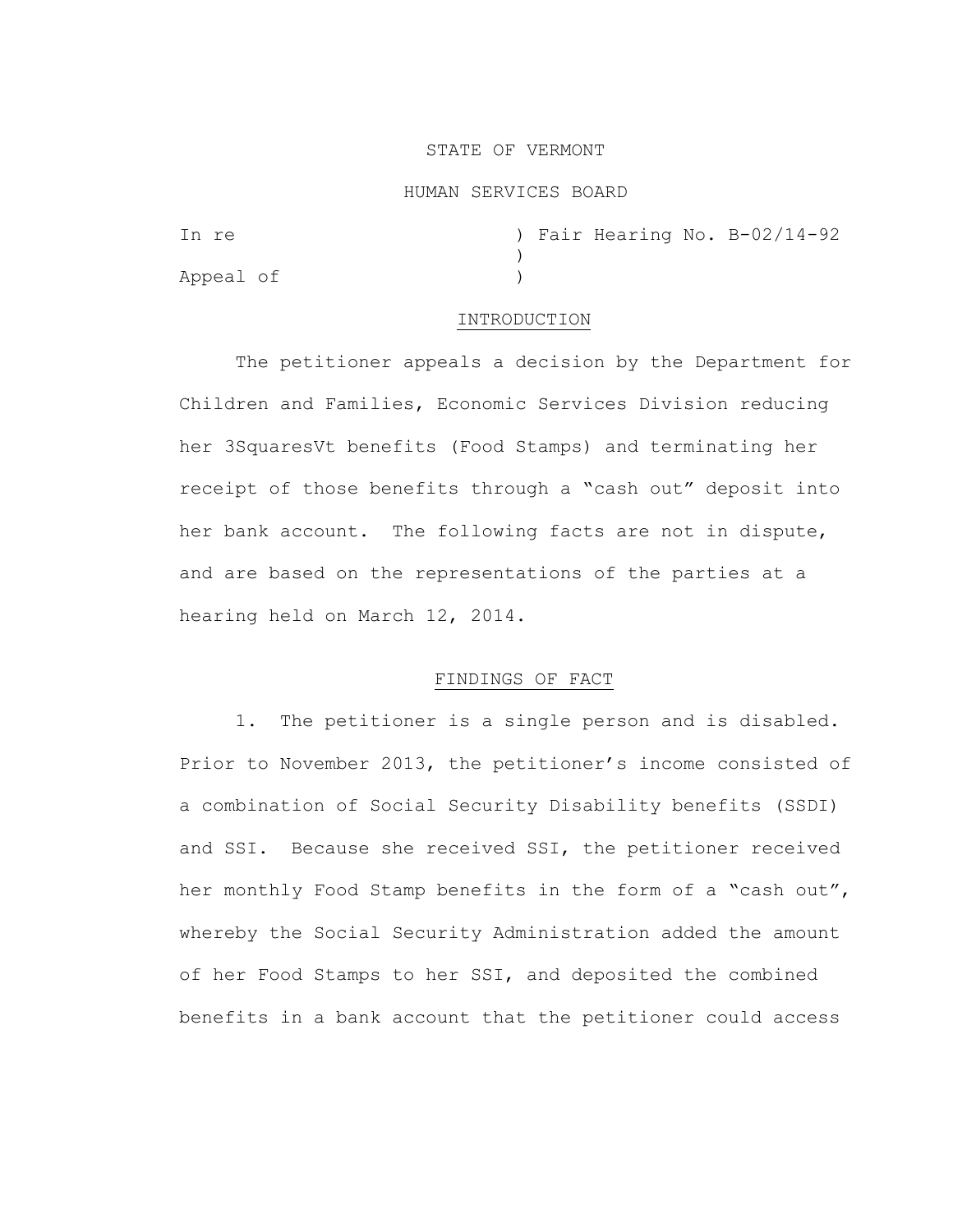with an EBT card. Such accounts have no limitations on how recipients can use that money.

2. In November 2013 the petitioner became eligible to receive additional Social Security benefits on the account of her husband. Because this additional benefit exceeded the amount of her SSI, she became ineligible to continue to receive SSI.

3. In a decision dated November 25, 2013 the Department notified the petitioner that based on the reported increase in her income from \$782 to \$939 a month, the amount of her Food Stamps would be reduced from \$189 to \$130 a month. In addition, the Department notified the petitioner that due to the loss of her SSI, she no longer could receive her Food Stamps as a cash out. Instead, like all other recipients of Food Stamps who do not receive SSI (see *infra*), the petitioner would begin receiving her Food Stamps through an EBT card that can be used only for the purchase of food and related grocery items.

4. On December 20, 2013 the Department notified the petitioner that due to a reported increase in her rent, her Food Stamps would increase from \$130 to \$133 a month. On January 12, 2014, the Department notified her that due to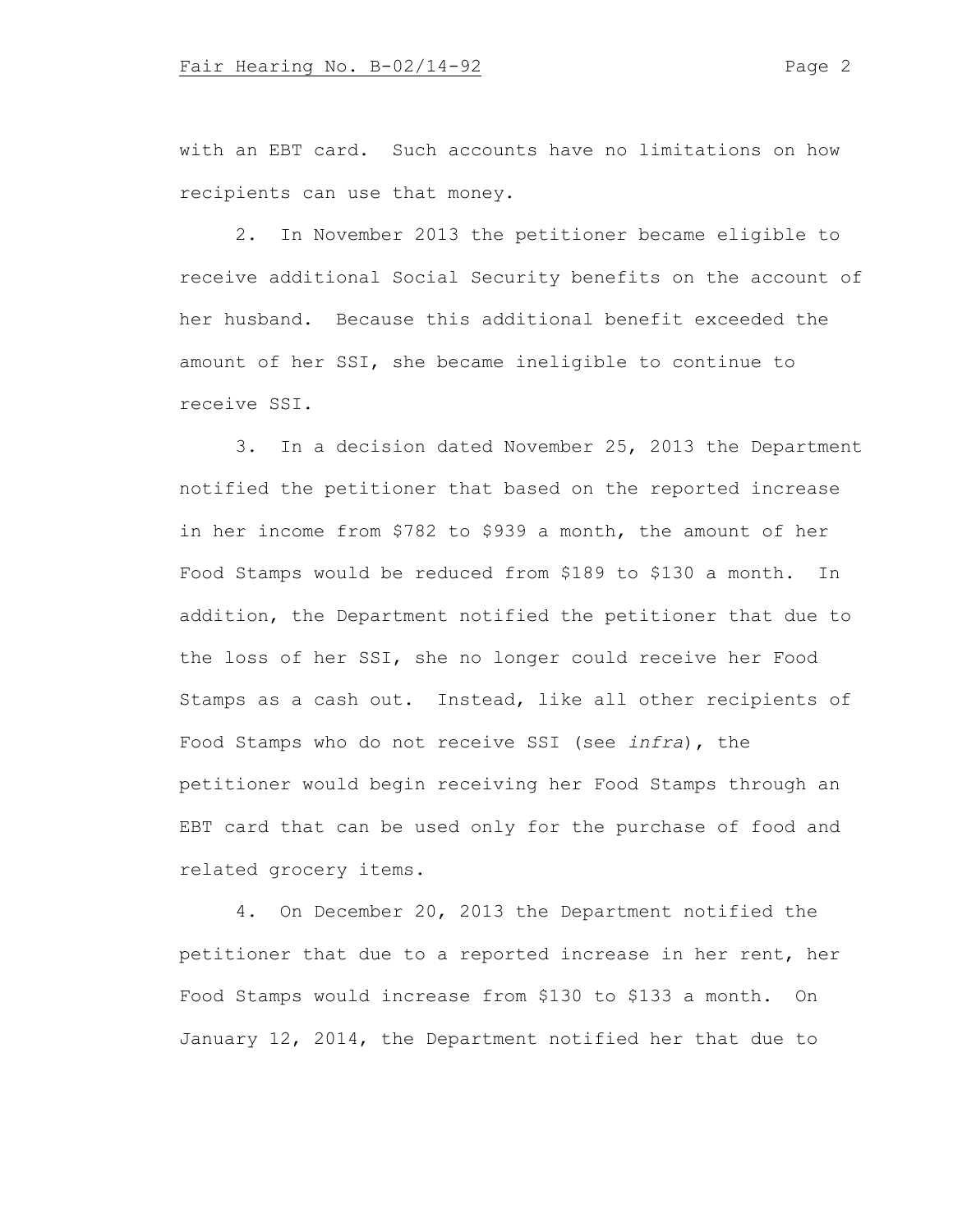recent COLA increases in her Social Security benefits, her Food Stamps would be reduced from \$133 to \$127 a month.

5. On February 4, 2014 the petitioner notified the Department that she wished to appeal the reduction in her benefits and the fact that she was no longer receiving those benefits as a cash out. At the hearing in this matter the petitioner did not dispute any of the above information regarding the amount and sources of her income and expenses.

### ORDER

The Department's decisions are affirmed.

# REASONS

As a general matter, Vermont does not provide any Food Stamp benefits payable through the 3SquaresVT program as a "cash out". Food Stamp Regulation 273.20. The only exception to this is for "recipients" of "SSI". Reg. 273.2, p10. Inasmuch as there is no dispute that the petitioner in this matter ceased receiving SSI benefits in November 2013, the regulations are clear that she does not qualify as a "cash out" household.

There is also no dispute in the matter that the Department has correctly determined the amount of the petitioner's Food Stamps in accord with the regulations based